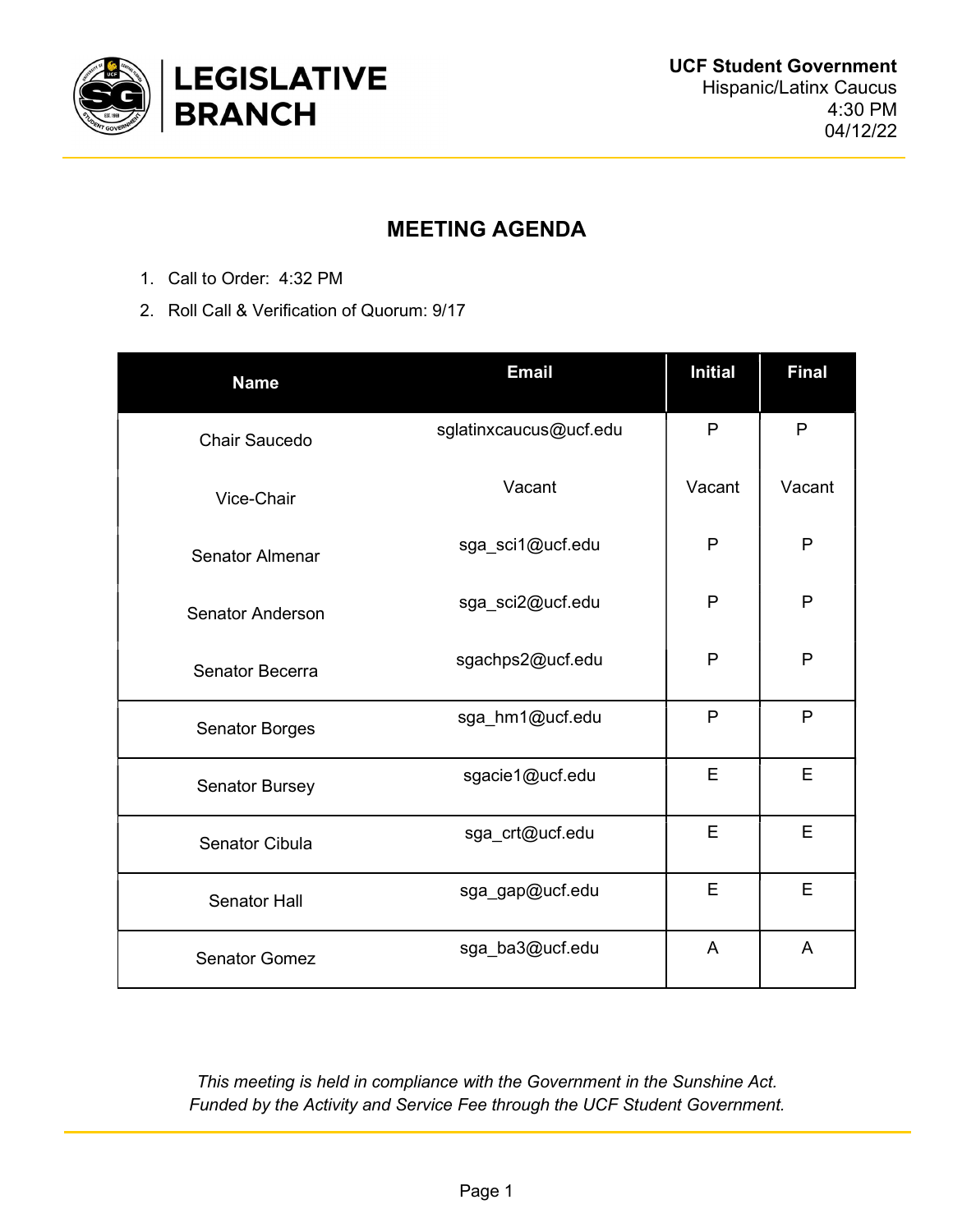

| <b>Senator Guel</b>     | sgachps3@ucf.edu | P | P              |
|-------------------------|------------------|---|----------------|
| Senator Lerdo           | sga ecs4@ucf.edu | A | A              |
| <b>Senator Maroto</b>   | sga_cah2@ucf.edu | A | A              |
| <b>Senator Martinez</b> | sga_ba4@ucf.edu  | P | P              |
| <b>Senator Mole</b>     | sga cah3@ucf.edu | P | P              |
| <b>Senator Pena</b>     | sgaecs7@ucf.edu  | A | A              |
| Senator Salerno         | sgasci11@ucf.edu | P | P              |
| <b>Senator Urea</b>     | sgasci14@ucf.edu | A | $\overline{A}$ |

- 3. Approval of the Minutes: 3/21/22 Hispanic/Latinx Caucus Minutes; Approved by GC
- 4. Approval of the Agenda: Approved by GC
- 5. Open Forum:
- 6. Announcements from the Chair:
	- a. Thanks!
	- b. Looking forward to working with all of you
	- c. VenSA
		- i. General Body Meeting: April 13th at 6:30 PM in MSB 306
		- ii. Volleyball: April 14th at 5:00 PM at Memory Mall
	- d. LASA
		- i. General Body Meeting: April 12th at 5:00 PM in ENG1 327
	- e. BraSA
		- i. Baile Da Brasa: April 16th at 9:00 PM at Encima Orlando Event Center
	- f. MexSA
		- i. Fundraiser: April 13th and April 15th at 1:00 PM at Reflecting Pond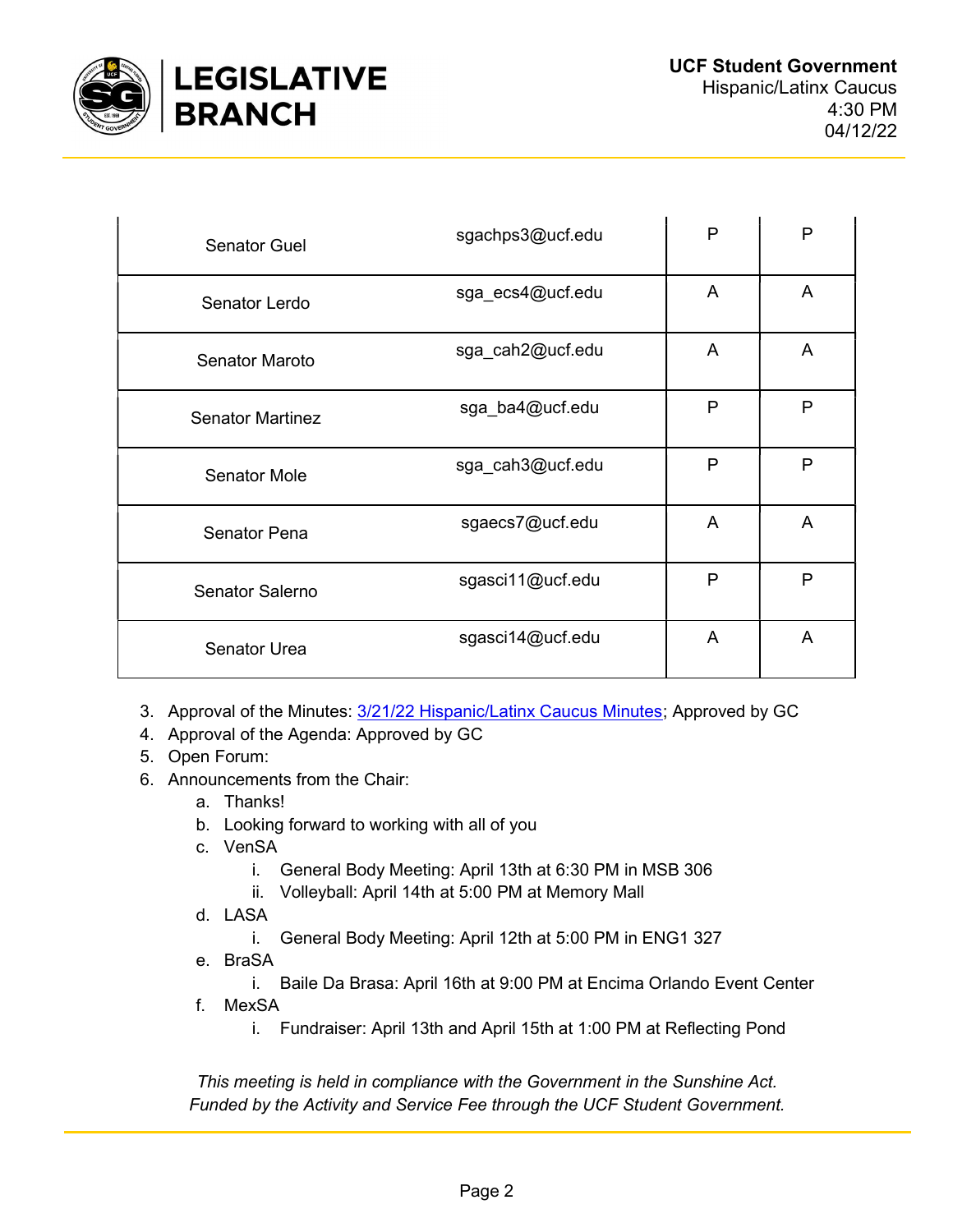

- ii. General Body Meeting: April 13th at 6:30 PM in HS1
- 7. Announcements from the Vice-Chair:
	- a. None
- 8. Announcements from Caucus Members:
	- a. Pro-Temp Ciresi
		- i. Hello Everyone!
		- ii. I'll be hosting interviews for the Deputy Positions and appointing them to be confirmed this Thursday.
		- iii. The deadline to submit legislation to me is Wednesday at 5 pm, give me a notice in advance if you think you might be late.
		- iv. 1:1's will only be available on Friday this week due to my busy schedule but if you have any questions or need assistance feel free to reach out to me through Group Me or my email
			- 1. Calenderly Link to Schedule 1:1's: https://calendly.com/pro-temp/1-1 with-pro-temp-ciresi
		- v. If you still haven't had a New Member Orientation yet, those won't be offered until the beginning of the Summer Session.
		- vi. Caucus Chairs
			- 1. Vice-Chair elections will be held next week
			- 2. You're responsible for submitting your minutes this week
			- 3. Schedule a 1:1 with me
		- vii. Disability Caucus
	- b. Guel
		- i. DSA is having a game night Friday, April 15th in Engineering 2 room 205 at 7 pm.
	- c. Salerno
- i. DSA having a Latin RSO pool party on April 22nd, at 1:30 PM at RWC Pool 9. Announcements from Non-Caucus Members:
	- a. None
- 10. Old Business:
	- a. None
- 11. New Business:
	- a. None
- 12. Member Discussion:
	- a. None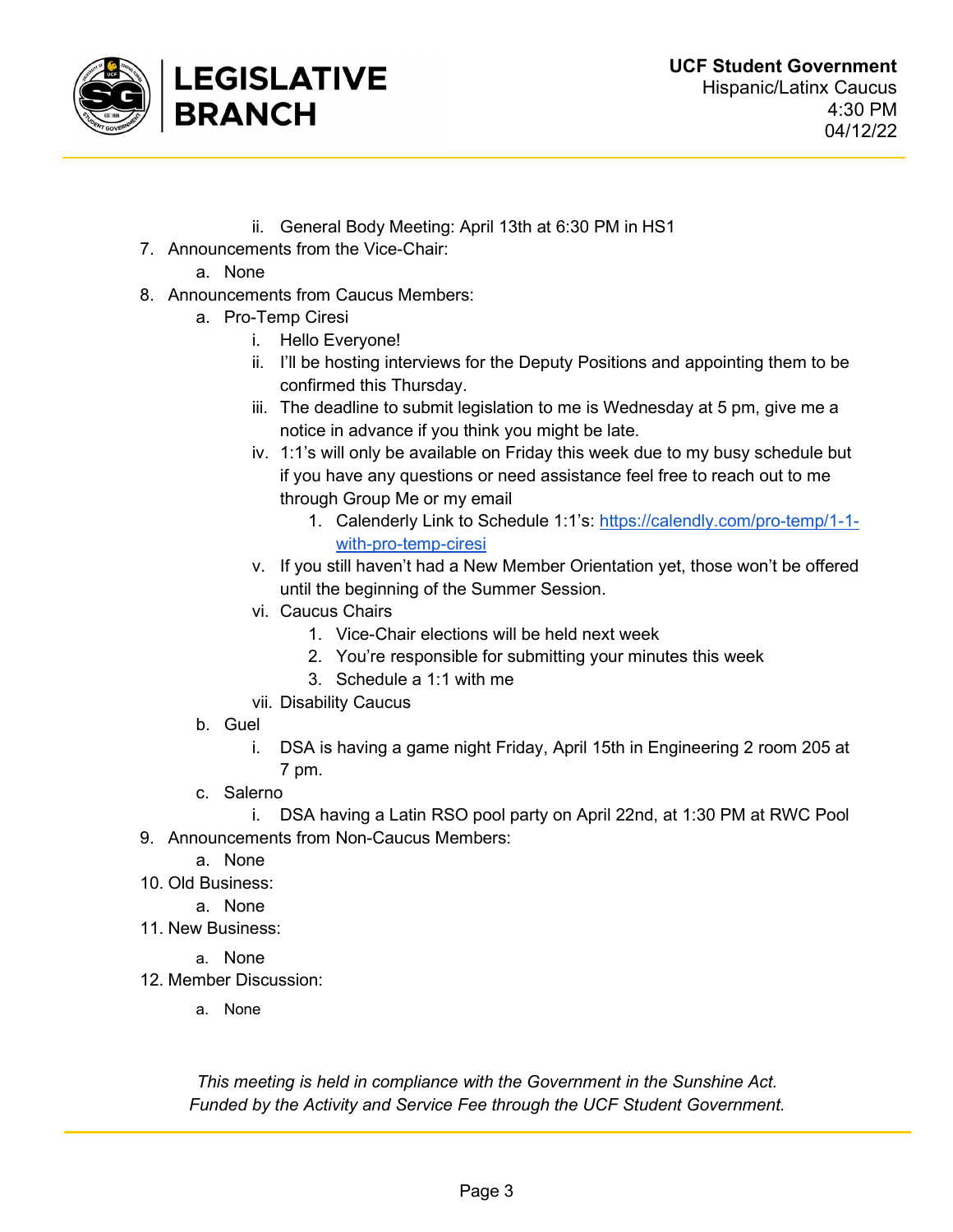

- 13. Miscellaneous Business:
	- a. Chair Elections
		- i. Nominations
			- 1. Sen. Saucedo
		- ii. Speeches
			- 1. Sen. Saucedo Political Science, Pre Law. Involved in several organizations advocating for Latinx students/issues. Inclusivity - Put the power back into the hands of RSOs, and bridge the gap. Democratic rule within the Caucus. Newsletter or other to communicate with RSOs. Immigrant Students - Scholarships to students, Scholarship Committee, Mexican Consulate. Hispanic Heritage Month - Education, Professional, Mental, Social. Partnering with offices on campus.
		- iii. Questioning
			- 1. Guel How do you plan to integrate Latinx Task Force and Hispanic Caucus?
				- a. I want to push for the task force to attend the Caucus meetings, working together. Finding ways for us to support their initiatives.
			- 2. Becerra How will you work with other Caucuses?
				- a. I want to work with them all, specifically APIA and Black Caucus.
			- 3. Martinez Can you go into more detail about HHM plans?
				- a. I created it around 4 pillars, to balance the social with other elements. Educational can lean on resources the university already has. Mental health has stigma within the Latinx community, so hearing from speakers from the community who understand being in Hispanic families and the pressures faced. Social is always important, need to show joy and pride in our culture.
			- 4. Borges Have you spoken to the former chair?
				- a. Yes, I talked with him about initiatives and challenges faced. He had many recommendations, specifically talked about scholarships.
			- 5. Salerno How has your identity as a Hispanic person shaped your perspective?